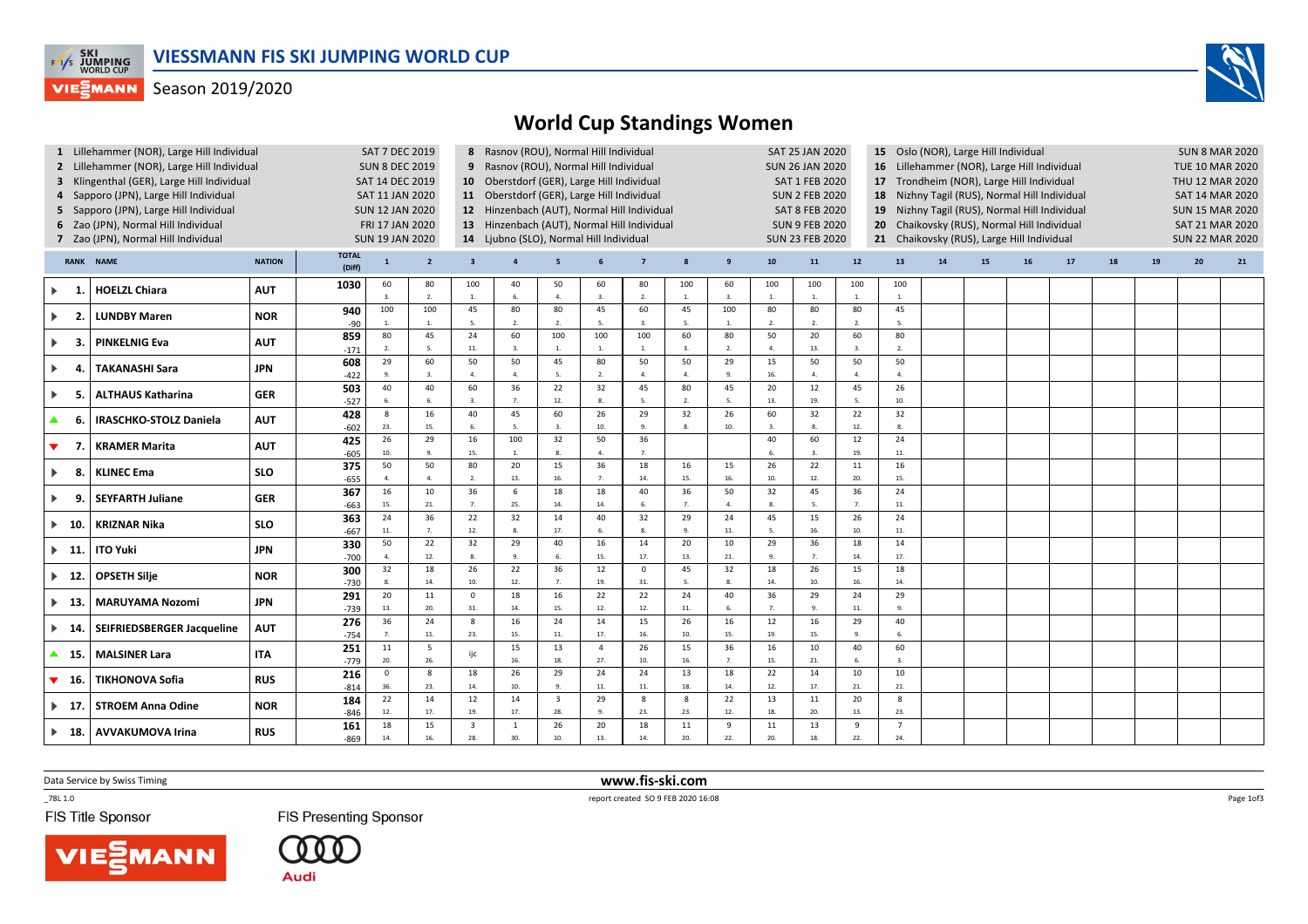

**VIESMANN** Season 2019/2020

## World Cup Standings Women

|                               | <b>RANK NAME</b>          | <b>NATION</b> | <b>TOTAL</b><br>(Diff) | $\mathbf{1}$          | $\overline{2}$                 | $\overline{\mathbf{3}}$   | $\overline{4}$        | 5                               | 6                         | $\overline{7}$                 | 8                              | $\mathbf{9}$                   | ${\bf 10}$                     | 11                             | 12                             | 13                             | 14 | 15 | 16 | 17 | 18 | 19 | 20 | 21 |
|-------------------------------|---------------------------|---------------|------------------------|-----------------------|--------------------------------|---------------------------|-----------------------|---------------------------------|---------------------------|--------------------------------|--------------------------------|--------------------------------|--------------------------------|--------------------------------|--------------------------------|--------------------------------|----|----|----|----|----|----|----|----|
| $\blacktriangle$<br>19.       | <b>EDER Lisa</b>          | <b>AUT</b>    | 145<br>$-885$          | 10<br>21.             | $\overline{7}$<br>24.          |                           | nqc                   | $\overline{a}$<br>27.           | 6<br>25.                  | 20<br>13.                      | 6<br>25.                       | 11<br>20.                      | 8<br>23.                       | 5<br>26.                       | 32<br>8.                       | 36<br>7.                       |    |    |    |    |    |    |    |    |
| ▼<br>20.                      | <b>GOERLICH Luisa</b>     | <b>GER</b>    | 140<br>$-890$          | $\overline{7}$<br>24. | 12<br>19.                      | 11<br>20.                 | 26<br>10.             | 20<br>13.                       | $\overline{2}$<br>29.     | 10<br>21.                      | 22<br>12.                      | 14<br>17.                      | 9<br>22.                       | $7\overline{ }$<br>24.         | $\overline{0}$<br>31.          | $\mathbf 0$<br>37.             |    |    |    |    |    |    |    |    |
| $\blacktriangledown$<br>- 21. | <b>IAKOVLEVA Lidiia</b>   | <b>RUS</b>    | 139<br>$-891$          |                       |                                |                           | 9<br>22.              | 9<br>22.                        | $7\overline{ }$<br>24.    | 12<br>19.                      | 18<br>14.                      | 20<br>13.                      | 24<br>11.                      | 18<br>14.                      | $\overline{7}$<br>24.          | 15<br>16.                      |    |    |    |    |    |    |    |    |
| ▼<br>22.                      | <b>SETO Yuka</b>          | <b>JPN</b>    | 128<br>$-902$          | 13<br>18.             | 26<br>10.                      | 9<br>22.                  | 8<br>23.              | 12<br>19.                       | 15<br>16.                 | 13<br>18.                      | 10<br>21.                      | 6<br>25.                       | $\overline{4}$<br>27.          | $\mathsf 0$<br>34.             | 6<br>25.                       | 6<br>25.                       |    |    |    |    |    |    |    |    |
| $\triangle$ 23.               | <b>ROGELJ Spela</b>       | <b>SLO</b>    | 104<br>$-926$          | $\mathsf 0$<br>34.    | 9<br>22.                       | 20<br>13.                 | $^{\circ}$<br>34.     | <sup>1</sup><br>30.             | 9<br>22.                  | $\overline{\mathbf{3}}$<br>28. | 14<br>17.                      | 13<br>18.                      | $\overline{\mathbf{3}}$<br>28. | $\overline{4}$<br>27.          | 16<br>15.                      | 12<br>19.                      |    |    |    |    |    |    |    |    |
| $\triangle$ 24.               | <b>FREITAG Selina</b>     | <b>GER</b>    | 103<br>$-927$          | 5<br>26.              | $\overline{2}$<br>29.          | 5<br>26.                  | $\overline{4}$<br>27. | 11<br>20.                       | 13<br>18.                 | $\mathbf 0$<br>36.             | 9<br>22.                       | 5<br>26.                       | 14<br>17.                      | 9<br>22.                       | 13<br>18.                      | 13<br>18.                      |    |    |    |    |    |    |    |    |
| $\blacktriangledown$ 25.      | <b>RAJDA Kinga</b>        | <b>POL</b>    | 93<br>$-937$           |                       |                                |                           | 10<br>21.             | $\overline{7}$<br>24.           | 8<br>23.                  | 9<br>22.                       | $\mathsf 0$<br>34.             | 8<br>23.                       | 6<br>25.                       | 40<br>6.                       | 5<br>26.                       | $\mathsf 0$<br>35.             |    |    |    |    |    |    |    |    |
| $\triangle$ 25.               | <b>WUERTH Svenja</b>      | <b>GER</b>    | 93<br>$-937$           | 12<br>19.             | 13<br>18.                      | $\mathbf 0$<br>34.        | 12<br>19.             | 6<br>25.                        | 5<br>26.                  | $\overline{4}$<br>27.          | 12<br>19.                      | 12<br>19.                      | 10<br>21.                      | $\mathbf 0$<br>31.             | $\overline{\mathbf{3}}$<br>28. | $\overline{4}$<br>27.          |    |    |    |    |    |    |    |    |
| $\blacktriangleright$ 27.     | <b>CLAIR Julia</b>        | <b>FRA</b>    | 87<br>$-943$           | 9<br>22.              | $\mathbf 0$<br>31.             | 15<br>16.                 | 13<br>18.             | 10<br>21.                       | nqc                       | $\mathbf 0$<br>32.             | $\overline{\mathbf{3}}$<br>28. | $\overline{4}$<br>27.          | $\overline{7}$<br>24.          | 26<br>10.                      | $\overline{\mathbf{0}}$<br>32. | nqc                            |    |    |    |    |    |    |    |    |
| $\blacktriangleright$ 28.     | <b>REISCH Agnes</b>       | <b>GER</b>    | 75<br>$-955$           | 14<br>17.             | 20<br>13.                      | 13<br>18.                 | $\overline{2}$<br>29. | $\mathbf{0}$<br>34.             | 10<br>21.                 | 11<br>20.                      | $\mathsf 0$<br>33.             | $\mathbf{1}$<br>30.            | $\mathbf 0$<br>39.             | $\mathsf 0$<br>39.             | $\mathbf{1}$<br>30.            | $\overline{\mathbf{3}}$<br>28. |    |    |    |    |    |    |    |    |
| $\blacktriangleright$ 29.     | <b>KOMAR Katra</b>        | <b>SLO</b>    | 62                     |                       |                                | 10<br>21.                 | 5<br>26.              | $\overline{\phantom{0}}$<br>26. | $\mathsf 0$<br>36.        | 6<br>25.                       | $\overline{2}$<br>29.          | $\overline{2}$<br>29.          | $\mathsf 0$<br>34.             | $\boldsymbol{8}$<br>23.        | 15<br>16.                      | 9<br>22.                       |    |    |    |    |    |    |    |    |
| $\blacktriangledown$<br>30.   | <b>BOGATAJ Ursa</b>       | <b>SLO</b>    | $-968$<br>53           | 15<br>16.             | 32<br>8.                       | $\,$ 6 $\,$<br>25.        |                       |                                 |                           |                                |                                |                                |                                |                                |                                |                                |    |    |    |    |    |    |    |    |
| 31.<br>$\blacktriangleright$  | <b>SHPYNEVA Anna</b>      | <b>RUS</b>    | $-977$<br>39           | $\mathbf 0$<br>39.    | $\overline{4}$<br>27.          | 29<br>9.                  |                       |                                 |                           |                                | $\mathbf 0$<br>37.             | nqc                            | $\mathbf 0$<br>31.             | 6<br>25.                       | $\mathbf 0$<br>32.             | $\mathbf 0$<br>31.             |    |    |    |    |    |    |    |    |
| $\triangle$ 32.               | <b>HARALAMBIE Daniela</b> | <b>ROU</b>    | $-991$<br>36           | $\overline{4}$<br>27. | $\mathbf 0$<br>32.             | $\overline{4}$<br>27.     |                       |                                 |                           |                                | nqc                            | $\overline{\mathbf{3}}$<br>28. | 5<br>26.                       | 1<br>30.                       | 8                              | 11<br>20.                      |    |    |    |    |    |    |    |    |
| -33.<br>▼                     | <b>IWABUCHI Kaori</b>     | <b>JPN</b>    | $-994$<br>30           | $\mathbf 0$           | $\mathbf{1}$                   | $\overline{2}$            | 11                    | $\overline{0}$                  | 11                        | 5                              |                                |                                |                                |                                | 23.                            |                                |    |    |    |    |    |    |    |    |
| $\blacktriangleright$ 34.     | <b>PAGNIER Josephine</b>  | <b>FRA</b>    | $-1000$<br>21          | 31.<br>6<br>25.       | 30.<br>$\mathbf 0$<br>34.      | 29.<br>1<br>30.           | 20.                   | 31.                             | 20.                       | 26.                            | $7\overline{ }$<br>24.         | $\overline{7}$<br>24.          | nqc                            | nqc                            | nqc                            | $\mathbf 0$<br>33.             |    |    |    |    |    |    |    |    |
| $\triangleright$ 35.          | <b>BRECL Jerneja</b>      | <b>SLO</b>    | $-1009$<br>17          | $\mathbf{0}$          | $\overline{\mathbf{3}}$<br>28. | 14<br>17.                 | nqc                   | $\overline{0}$                  | $\mathbf 0$               | $\mathbf 0$<br>36.             |                                |                                | nqc                            | $\overline{0}$<br>36.          | nqc                            | nqc                            |    |    |    |    |    |    |    |    |
| $\blacktriangleright$ 36.     | LI Xueyao                 | <b>CHN</b>    | $-1013$<br>15          | 35.<br>nqc            | 6                              | $\overline{0}$            |                       | 32.                             | 31.                       |                                | 5                              | $\mathbf 0$                    | $\mathbf 0$                    | $\mathbf 0$                    | $\overline{4}$                 | $\mathbf 0$                    |    |    |    |    |    |    |    |    |
| $\blacktriangleright$ 37.     | <b>AVOCAT GROS Oceane</b> | <b>FRA</b>    | $-1015$<br>13          | nqc                   | 25.<br>ngc                     | 39.                       | $\mathbf{0}$          | $\overline{2}$                  | nqc                       | $\overline{7}$                 | 26.<br>$\overline{4}$          | 33.<br>$\mathbf 0$             | 38.<br>nqc                     | 33.<br>$\mathbf 0$             | 27.<br>$\mathbf 0$             | 36.<br>$\mathbf 0$             |    |    |    |    |    |    |    |    |
| $\blacktriangleright$ 38.     | <b>MAKHINIA Irma</b>      | <b>RUS</b>    | $-1017$<br>12          |                       |                                |                           | 33.<br>$\overline{7}$ | 29.<br>$\overline{\mathbf{0}}$  | $\mathbf{1}$              | 24.<br>nqc                     | 27.                            | 35.                            | $\mathbf{1}$                   | 37.<br>$\overline{\mathbf{3}}$ | 34.                            | 32.                            |    |    |    |    |    |    |    |    |
| ▲<br>39.                      | <b>KYKKAENEN Julia</b>    | <b>FIN</b>    | $-1018$<br>10          | nqc                   | $\mathbf 0$                    | $7\overline{ }$           | 24.<br>$\mathbf 0$    | 39.<br>$\mathbf{0}$             | 30.<br>$\mathbf 0$        | 1                              | $\mathbf 0$                    | $\mathbf 0$                    | 30.<br>nqc                     | 28.<br>$\mathbf 0$             | $\mathbf 0$                    | $\overline{2}$                 |    |    |    |    |    |    |    |    |
| $\blacktriangledown$ 40.      | <b>RUNGGALDIER Elena</b>  | <b>ITA</b>    | $-1020$<br>9           | 1<br>30.              | 37.<br>$\mathbf 0$<br>33.      | 24.<br>$\mathbf 0$<br>32. | 36.<br>ngc            | 36.<br>8<br>23.                 | 33.<br>$\mathbf 0$<br>40. | 30.<br>$\mathbf 0$<br>39.      | 32.<br>$\mathbf 0$<br>40.      | 36.<br>$\mathsf 0$<br>36.      | $\mathbf 0$<br>33.             | 34.<br>ngc                     | 39.                            | 29.                            |    |    |    |    |    |    |    |    |
|                               |                           |               | $-1021$                |                       |                                |                           |                       |                                 |                           |                                |                                |                                |                                |                                |                                |                                |    |    |    |    |    |    |    |    |

Data Service by Swiss Timing

**NN** 

 $-78L 1.0$ 

FIS Title Sponsor

**FIS Presenting Sponsor** 

 $(000$ **Audi** 

 www.fis-ski.comreport created SO 9 FEB 2020 16:08

Page 2of3